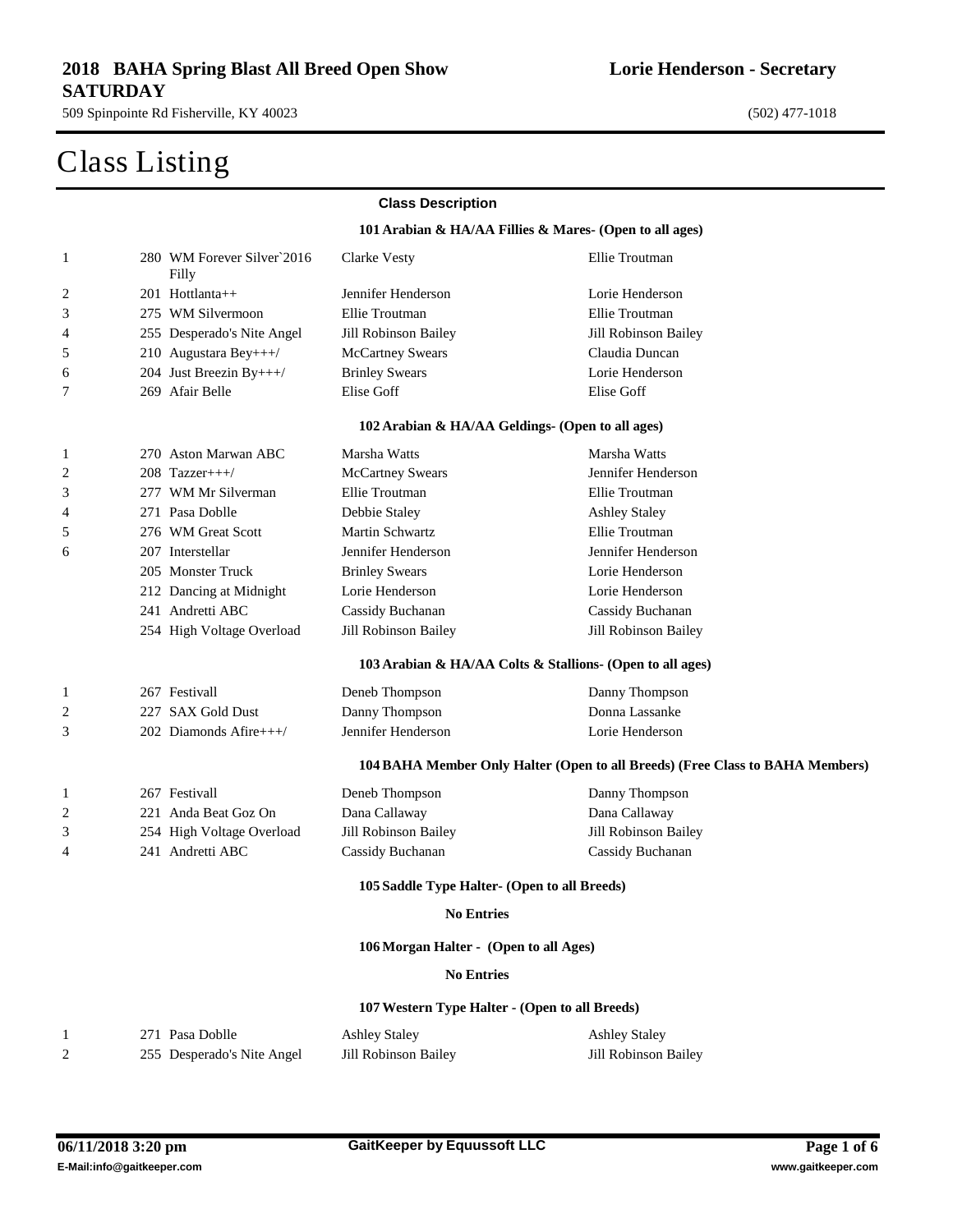### Class Listing

**Lorie Henderson - Secretary**

| <b>Class Description</b>                |                            |                                                         |                                                                                |  |
|-----------------------------------------|----------------------------|---------------------------------------------------------|--------------------------------------------------------------------------------|--|
| 108 Color Halter - (Open to all Breeds) |                            |                                                         |                                                                                |  |
| 1                                       | 227 SAX Gold Dust          | Danny Thompson                                          | Donna Lassanke                                                                 |  |
| 2                                       | 221 Anda Beat Goz On       | Dana Callaway                                           | Dana Callaway                                                                  |  |
|                                         |                            | 109 Pony Halter - (Open to all Breeds)                  |                                                                                |  |
| 1                                       | 240 Taz                    | Claire Hofmeyer                                         | Kimberly Hofmeyer                                                              |  |
|                                         |                            | 110 Shagya Halter - Fillies & Mares                     |                                                                                |  |
|                                         |                            | <b>No Entries</b>                                       |                                                                                |  |
|                                         |                            | 111 Shagya Halter - Stallions & Geldings                |                                                                                |  |
| 1                                       | 402 D'Zigmond              | Darlene Steven                                          | Darlene Steven                                                                 |  |
|                                         |                            | 112 Shagya Halter - CHAMPIONSHIP                        |                                                                                |  |
| $\mathbf{1}$                            | 402 D'Zigmond              | Darlene Steven                                          | Darlene Steven                                                                 |  |
|                                         |                            | 113 Showmanship 13 & Under - (Open to all Breeds)       |                                                                                |  |
|                                         |                            | <b>No Entries</b>                                       |                                                                                |  |
|                                         |                            | 114 Showmanship 14 & Over - (Open to all Breeds)        |                                                                                |  |
|                                         |                            | <b>No Entries</b>                                       |                                                                                |  |
|                                         |                            | 115 Trail In Hand - (Open to all Breeds)                |                                                                                |  |
| 1                                       | 227 SAX Gold Dust          | Danny Thompson                                          | Donna Lassanke                                                                 |  |
| 2                                       | 230 Ttotally Awesome+      | Jenese Briegel                                          | Jenese Briegel                                                                 |  |
| 116 Trail (Open to all Breeds)          |                            |                                                         |                                                                                |  |
| 1                                       | 230 Ttotally Awesome+      | Jenese Briegel                                          | Jenese Briegel                                                                 |  |
| 117 Lead Line - (Open to all Breeds)    |                            |                                                         |                                                                                |  |
| 1                                       | 240 Taz                    | Claire Hofmeyer                                         | Kimberly Hofmeyer                                                              |  |
| 1                                       | 252 Believe in Promises    | Mia                                                     | Linna Sewell                                                                   |  |
| $\mathbf{1}$                            | 253 VA Wasabi Tsunami      | Adelaide                                                | Linna Sewell                                                                   |  |
| $\mathbf{1}$                            | 408 Faircrest Rare Edition | Jase Mahoney                                            | Stephanie Mahoney                                                              |  |
| 1                                       | 411 Denmarks Crown Royal   | Aubrey Lawson                                           | Sally McConnell-Glaser                                                         |  |
| 1                                       | 412 Great Choice           | Claire Hester                                           | Sally McConnell-Glaser                                                         |  |
|                                         |                            | <b>Members</b>                                          | 118 BAHA Member Only - Walk/Trot/Jog - (Open to all Breeds) Free Class to BAHA |  |
| $\mathbf{1}$                            | 220 KMA Sky Meto the Moon  | Skylar Young                                            | Skylar Young                                                                   |  |
|                                         |                            | 119 Walk/Trot/Jog - Adult Amateur- (Open to all Breeds) |                                                                                |  |

**No Entries**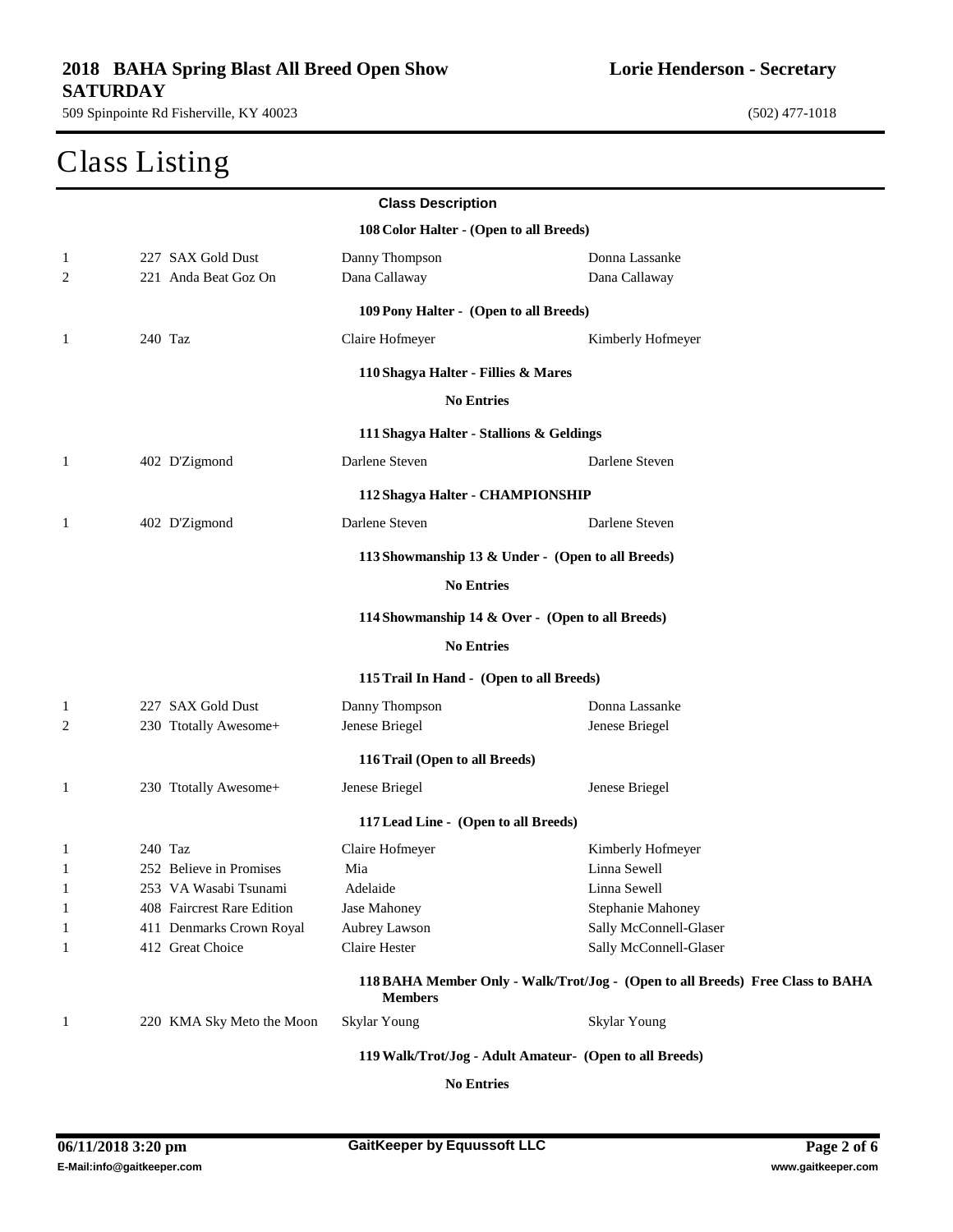509 Spinpointe Rd Fisherville, KY 40023 (502) 477-1018

# Class Listing

|    |                                      | <b>Class Description</b>                            |                                                                                   |
|----|--------------------------------------|-----------------------------------------------------|-----------------------------------------------------------------------------------|
|    |                                      | 120 Walk/Trot/Jog - Pleasure - (Open to all Breeds) |                                                                                   |
| 1  | 410 Whitehalls Creekside<br>Memories | Katherine Murphy                                    | Sally McConnell-Glaser                                                            |
| 2  | 239 Trinity Jalfreza                 | Madeleine Hofmeyer                                  | Kimberly Hofmeyer                                                                 |
| 3  | 407 Aspice Rondo Alla Turka          | Abby Ethington                                      | Royal Acres Morgan Horse Farm                                                     |
| 4  | 412 Great Choice                     | Bridgette Underwood                                 | Sally McConnell-Glaser                                                            |
| 5  | 252 Believe in Promises              | Mallorie Young                                      | Linna Sewell                                                                      |
| 6  | 406 Money Talks                      | Marley Cobb                                         | Royal Acres Morgan Horse Farm                                                     |
|    | 253 VA Wasabi Tsunami                | Melanie Schick                                      | Linna Sewell                                                                      |
|    | 411 Denmarks Crown Royal             | Haile Stumpf                                        | Sally McConnell-Glaser                                                            |
|    |                                      |                                                     | 121 Walk/Trot/Jog - 10 & Under Pleasure- (Open to all Breeds)                     |
| 1  | 258 Alada Lena+//                    | <b>Riley Warner</b>                                 | Natacha Lesburgueres                                                              |
| 2  | 411 Denmarks Crown Royal             | Bridgette Underwood                                 | Sally McConnell-Glaser                                                            |
| 3  | 239 Trinity Jalfreza                 | Madeleine Hofmeyer                                  | Kimberly Hofmeyer                                                                 |
| 4  | 406 Money Talks                      | Marley Cobb                                         | Royal Acres Morgan Horse Farm                                                     |
| 5  | 407 Aspice Rondo Alla Turka          | Abby Ethington                                      | Royal Acres Morgan Horse Farm                                                     |
| 6  | 252 Believe in Promises              | Mallorie Young                                      | Linna Sewell                                                                      |
|    |                                      |                                                     | 122 Walk/Trot/Jog - 11-13 Pleasure - (Open to all Breeds)                         |
| 1  | 253 VA Wasabi Tsunami                | Melanie Schick                                      | Linna Sewell                                                                      |
|    |                                      |                                                     | 123 Walk/Trot/Jog - 14-18 Pleasure - (Open to all Breeds)                         |
| 1  | 410 Whitehalls Creekside<br>Memories | Katherine Murphy                                    | Sally McConnell-Glaser                                                            |
| 2  | 411 Denmarks Crown Royal             | Haile Stumpf                                        | Sally McConnell-Glaser                                                            |
|    |                                      |                                                     | 124 Ride-A-Buck - Bring your own \$ - (Open to all Breeds) Free Class             |
| 1  | 410 Whitehalls Creekside<br>Memories | Katherine Murphy                                    | Sally McConnell-Glaser                                                            |
| 2  | 411 Denmarks Crown Royal             | Haile Stumpf                                        | Sally McConnell-Glaser                                                            |
| 3  | 412 Great Choice                     | Bridgette Underwood                                 | Sally McConnell-Glaser                                                            |
|    |                                      | 125 Arabian/HA/AA Native Costume                    |                                                                                   |
| -1 | 231 A Royal Gift                     | Jenese Briegel                                      | Jenese Briegel                                                                    |
|    |                                      |                                                     | 126 Open Pleasure Amateur Owner Trained & Shown - (Any Seat) (Open to all Breeds) |
|    |                                      | <b>No Entries</b>                                   |                                                                                   |
|    |                                      | <b>Members</b>                                      | 127 BAHA Member Only - Hunter Pleasure - (Open to all Breeds) Free Class to BAHA  |
| 1  | 231 A Royal Gift                     | Jenese Briegel                                      | Jenese Briegel                                                                    |
| 2  | 242 Darker Than Night                | Cassidy Buchanan                                    | Cassidy Buchanan                                                                  |
|    |                                      |                                                     |                                                                                   |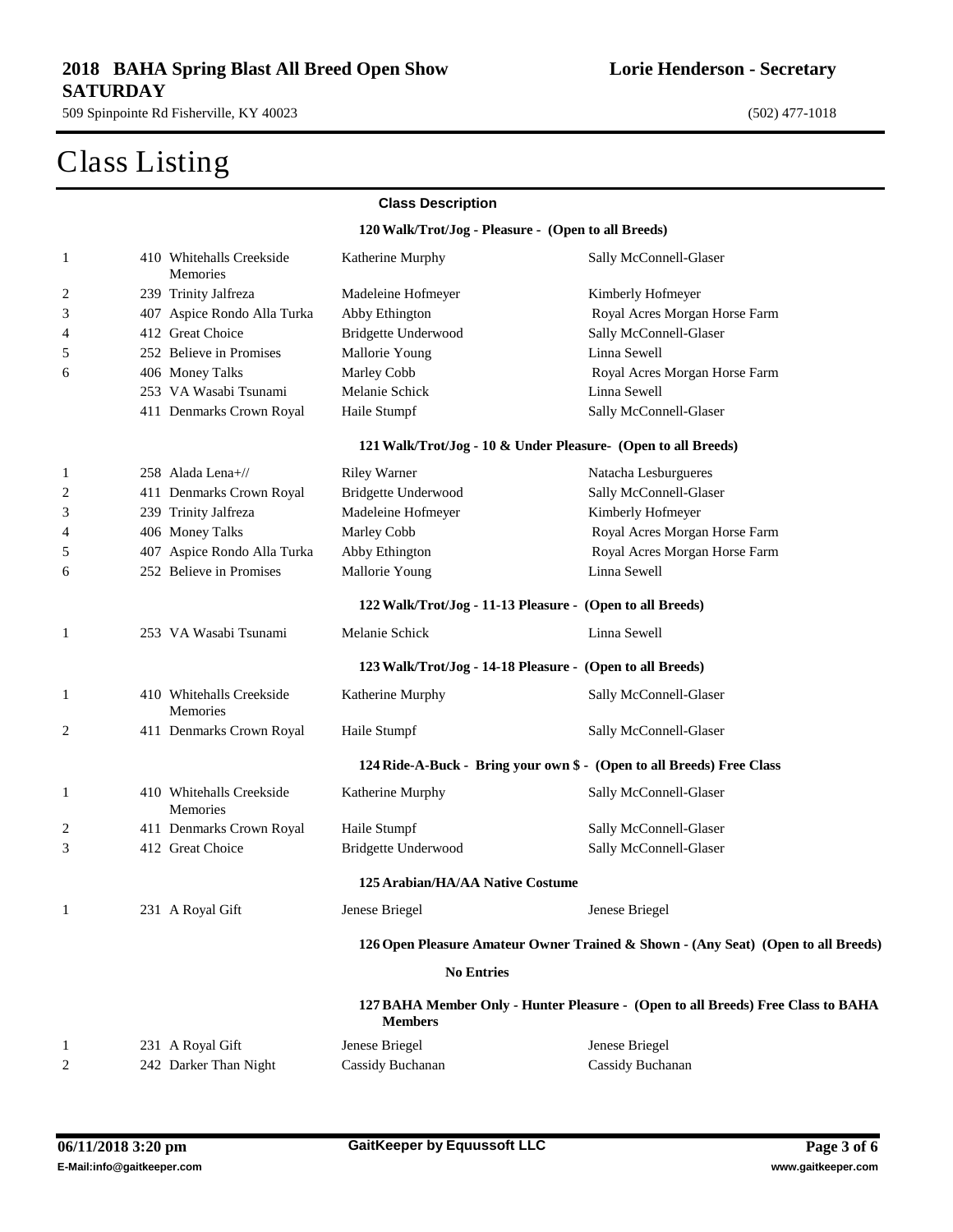# Class Listing

**Lorie Henderson - Secretary**

|              |                           | <b>Class Description</b>          |                                                                             |
|--------------|---------------------------|-----------------------------------|-----------------------------------------------------------------------------|
|              |                           |                                   | 128 Hunt Seat Pleasure 18 & Under- (Open to all Breeds)                     |
| $\mathbf{1}$ | 271 Pasa Doblle           | <b>Ashley Staley</b>              | <b>Ashley Staley</b>                                                        |
| 2            | 272 Brightfire Melody     | Elise Goff                        | Annette Majores                                                             |
| 3            | 242 Darker Than Night     | Cassidy Buchanan                  | Cassidy Buchanan                                                            |
|              |                           |                                   | 129 Hunt Seat Equitation 18 & Under - (Open to all Breeds)                  |
| 1            | 242 Darker Than Night     | Cassidy Buchanan                  | Cassidy Buchanan                                                            |
|              |                           |                                   | 130 Hunt Seat Pleasure 19 & Over - (Open to all Breeds)                     |
| 1            | 231 A Royal Gift          | Jenese Briegel                    | Jenese Briegel                                                              |
|              |                           |                                   | 131 Hunt Seat Equitation 19 & Over - (Open to all Breeds)                   |
|              |                           | <b>No Entries</b>                 |                                                                             |
|              |                           | 132 Morgan Hunter Pleasure - Open |                                                                             |
|              |                           | <b>No Entries</b>                 |                                                                             |
|              |                           | 133 Arabian/HA/AA Hunter Pleasure |                                                                             |
| 1            | 256 SRC Phoenix Rising+// | Kate LeClaire                     | Natacha Lesburgueres                                                        |
| 2            | 268 Shatons Spirit        | Elise Goff                        | Elise Goff                                                                  |
| 3            | 271 Pasa Doblle           | <b>Ashley Staley</b>              | <b>Ashley Staley</b>                                                        |
|              |                           |                                   | 134 Hunt Seat Pleasure Open - (Open to all Breeds)                          |
|              |                           | <b>No Entries</b>                 |                                                                             |
|              |                           |                                   | 135 Hunt Seat Pleasure - Amateur (Open to all Breeds)                       |
|              |                           | <b>No Entries</b>                 |                                                                             |
|              |                           |                                   | 136 Hunter Pleasure - CHAMPIONSHIP (Open to all Breeds)                     |
|              |                           | <b>No Entries</b>                 |                                                                             |
|              |                           |                                   | 137 Ranch Horse Pleasure Open (Rail Class) (Open to all Breeds)             |
|              |                           | <b>No Entries</b>                 |                                                                             |
|              |                           | <b>BAHA Members</b>               | 138 BAHA Members Only - Western Pleasure (Open to all Breeds) Free Class to |
| $\mathbf{1}$ | 220 KMA Sky Meto the Moon | Skylar Young                      | Skylar Young                                                                |
| 2            | 221 Anda Beat Goz On      | Dana Callaway                     | Dana Callaway                                                               |
|              |                           |                                   | 139 Arabian HA/AA Ranch Horse Pleasure Open - (Rail Class)                  |
| 1            | 221 Anda Beat Goz On      | Martin Schwartz                   | Dana Callaway                                                               |
| 2            | 228 Riah Abril            | Jerelyn Duncan                    | Jerelyn Duncan                                                              |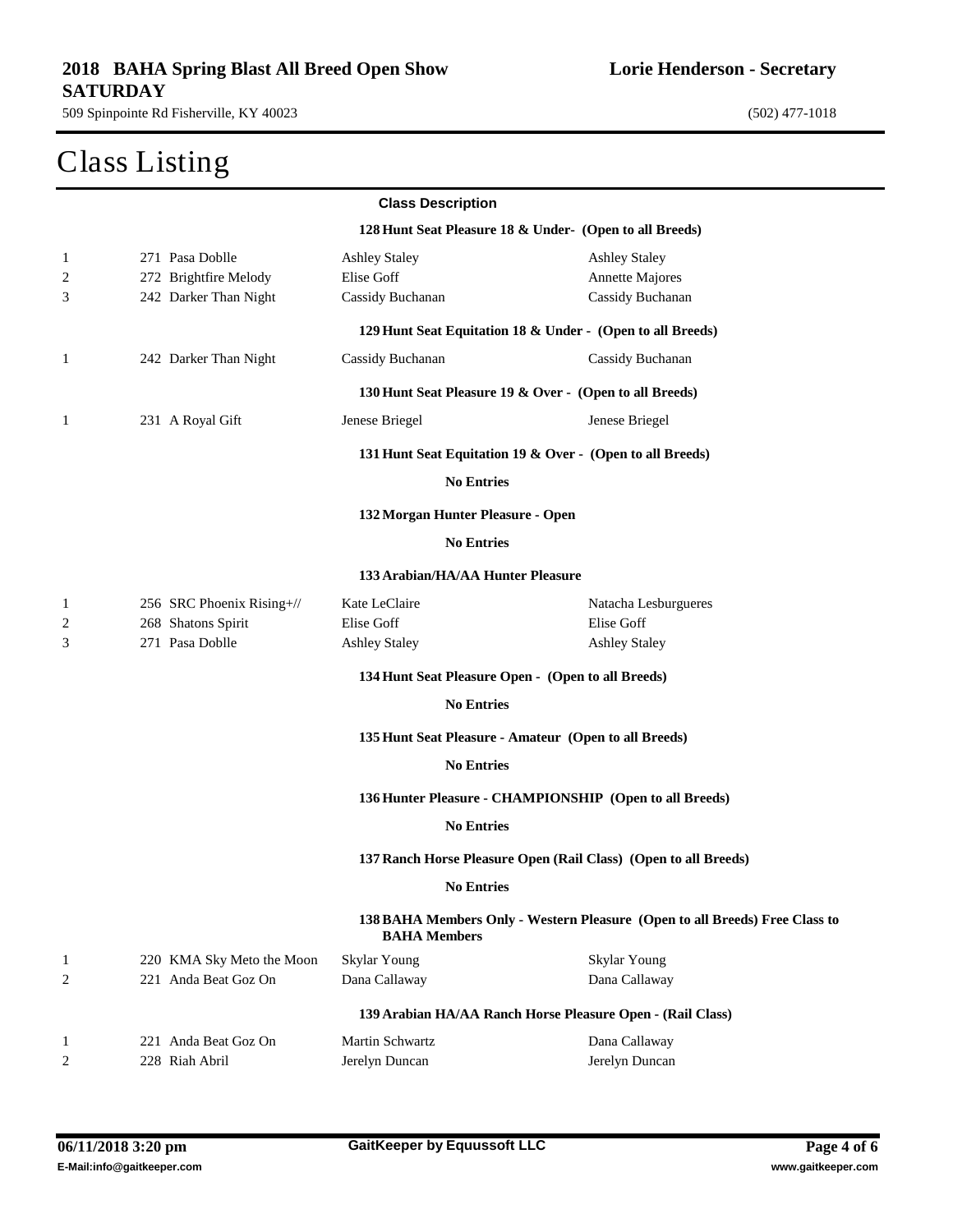# Class Listing

**Lorie Henderson - Secretary**

|   |                            | <b>Class Description</b>           |                                                                               |
|---|----------------------------|------------------------------------|-------------------------------------------------------------------------------|
|   |                            | 140 Morgan Western Pleasure - Open |                                                                               |
| 1 | 409 Playboys Desperado     | Raegann Wilson                     | Stephanie Mahoney                                                             |
| 2 | 408 Faircrest Rare Edition | Judith Sanders                     | Stephanie Mahoney                                                             |
|   |                            |                                    | 141 Ranch Horse Pleasure Amateur - (Rail Class) (Open to all Breeds)          |
| 1 | 228 Riah Abril             | Jerelyn Duncan                     | Jerelyn Duncan                                                                |
|   |                            |                                    | 142 Western Pleasure Open - (Open to all Breeds)                              |
|   |                            | <b>No Entries</b>                  |                                                                               |
|   |                            |                                    | 143 Ranch Horse Pleasure CHAMPIONSHIP - (Rail Class) (Open to all Breeds)     |
| 1 | 221 Anda Beat Goz On       | Martin Schwartz                    | Dana Callaway                                                                 |
|   |                            |                                    | 144 Western Pleasure Amateur - (Open to all Breeds)                           |
| 1 | 409 Playboys Desperado     | Raegann Wilson                     | Stephanie Mahoney                                                             |
| 2 | 408 Faircrest Rare Edition | <b>Judith Sanders</b>              | Stephanie Mahoney                                                             |
|   |                            | 145 Arabian/HA/AA Western Pleasure |                                                                               |
| 1 | 405 Arkynstone             | Martin Schwartz                    | Jennifer Tucker                                                               |
| 2 | 220 KMA Sky Meto the Moon  | Skylar Young                       | Skylar Young                                                                  |
| 3 | 228 Riah Abril             | Jerelyn Duncan                     | Jerelyn Duncan                                                                |
|   |                            |                                    | 146 Western Pleasure CHAMPIONSHIP - (Open to all Breeds)                      |
| 1 | 409 Playboys Desperado     | Raegann Wilson                     | <b>Stephanie Mahoney</b>                                                      |
|   |                            | 147 Morgan Pleasure Driving - Open |                                                                               |
|   |                            | <b>No Entries</b>                  |                                                                               |
|   |                            |                                    | 148 Friesian Saddle Seat Pleasure - Walk/Trot                                 |
|   |                            | <b>No Entries</b>                  |                                                                               |
|   |                            | 149 Driving - (Open to all Breeds) |                                                                               |
|   |                            | <b>No Entries</b>                  |                                                                               |
|   |                            |                                    | 150 Saddle Seat Pleasure 18 & Under - (Open to all Breeds)                    |
|   |                            | <b>No Entries</b>                  |                                                                               |
|   |                            | <b>Class to BAHA Members</b>       | 151 BAHA Members Only- English Pleasure (CP & EP) - (Open to ALL Breeds) Free |
|   |                            | <b>No Entries</b>                  |                                                                               |
|   |                            |                                    | 152 Friesian Saddle Seat Pleasure - Walk/Trot/Canter                          |
|   |                            | <b>No Entries</b>                  |                                                                               |